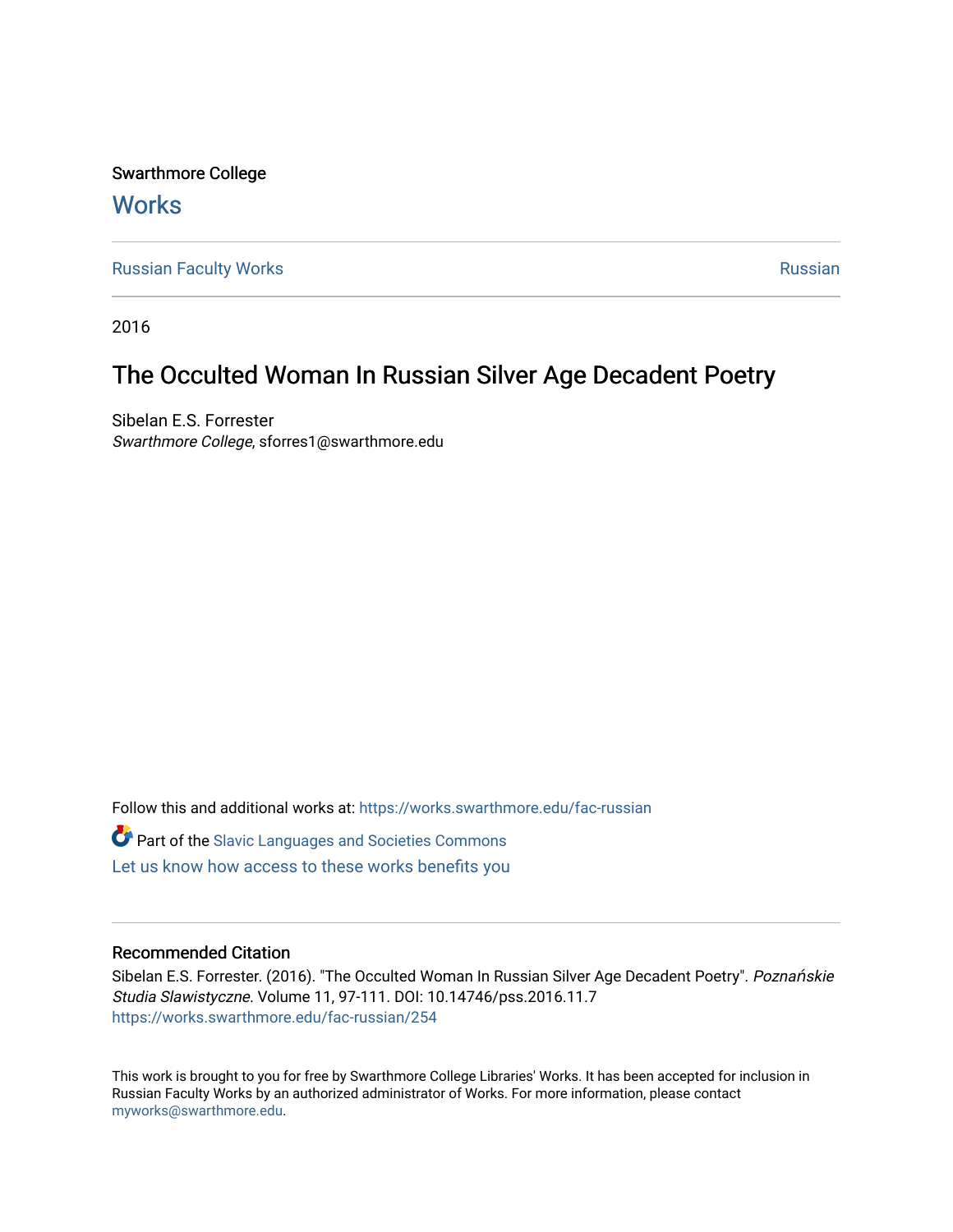Data przesłania tekstu do redakcji: 14.03.2015 Sibelan E.S. Forrester Data przyjęcia tekstu do druku: 28.10.2015

Swarthmore College sforres1@swarthmore.edu

# **The Occulted Woman in Russian Silver Age Decadent Poetry**

Abstract: Forrester E.S. Sibelan, *The Occulted Woman in Russian Silver Age Decadent Poetry*). "Poznańskie Studia Slawistyczne" 11. Poznań 2016. Publishing House of the Poznań Society for the Advancement of the Arts and Sciences, pp. 97–111. ISSN 2084-3011.

The article outlines the cultural context of Russian women who contributed to the development of decadent poetry in the late 19<sup>th</sup> and early 20<sup>th</sup> centuries, most now forgotten or "occulted" (eclipsed, crowded out). Given the importance of gender theories and "feminine" discursive space in the Silver Age, this phenomenon must be examined; it is not just a typical example of women written out of literary history. The article suggests reasons why decadence may have appealed to women as well as why Russian women who adopted a specifically decadent position might not have been taken seriously. It ends by suggesting why more famous Russian poets (especially Axmatova and Cvetaeva, whose reputations have lasted and grown) achieved more lasting influence thanks to their occulted female predecessors.

Keywords: Russian Silver Age poetry; Women poets; decadent; feminist; gender; literary scholarship

#### **1. Introduction**

Decadence has not been the most widely cited and studied poetic current of the Russian Silver Age (perhaps because it is so unlike Socialist Realism), and outside Russia even well-known poets such as Konstantin Bal'mont and Valerij Brjusov tend to be mentioned briefly before a course of study moves on to the younger generation of Symbolists, Andrej Belyj and Aleksandr Blok. The decadents are taught as a movement largely derivative from French Symbolism, important primarily because they lead to later poetic achievements, especially those of the Russian high modernists Axmatova, Mandel'štam, Pasternak and Cvetaeva. The poetic activity of Russian decadence (as of the whole Symbolist movement) involved a significant number of women writers, but female speakers and poets have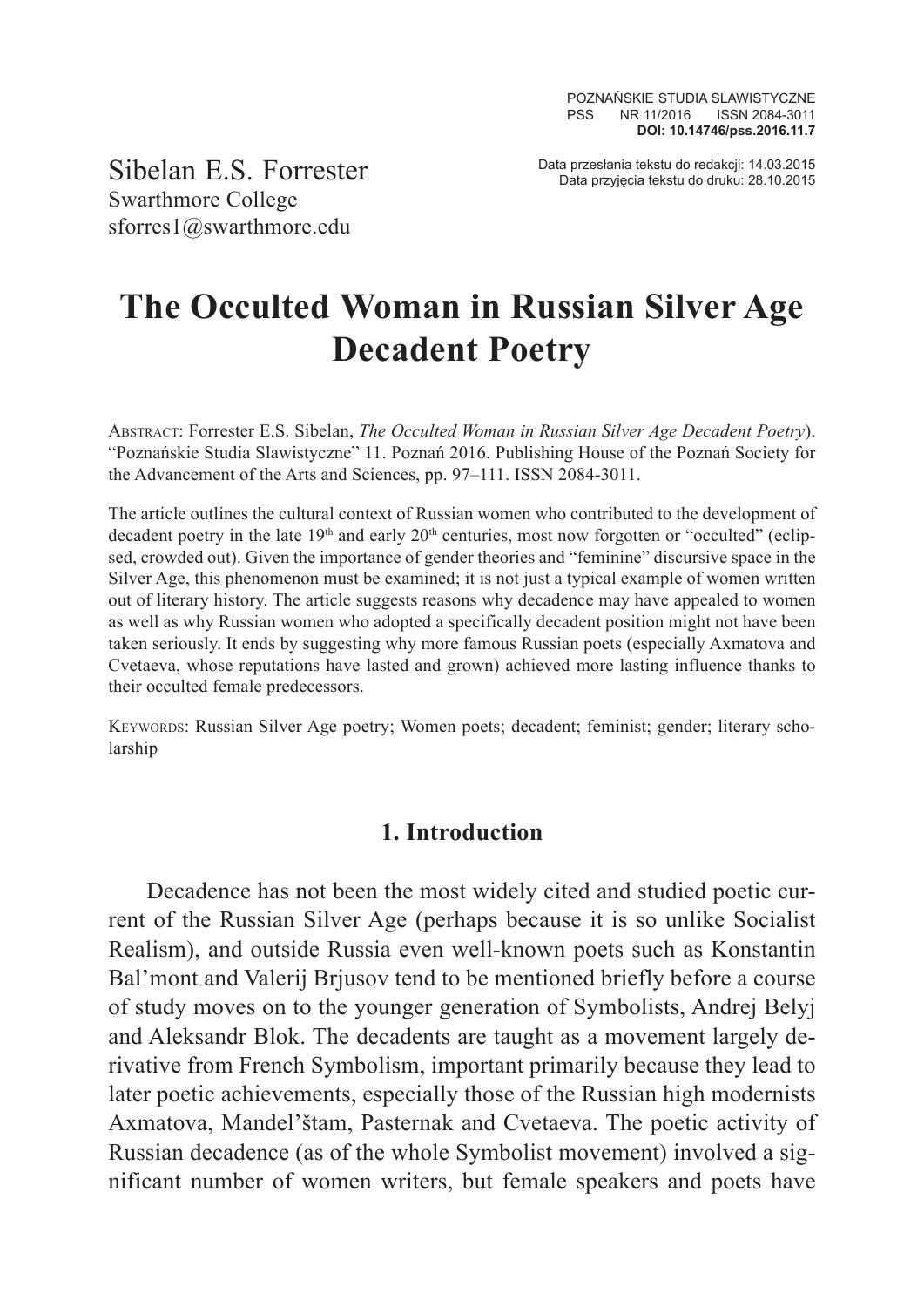subsequently been blocked out, or occulted, by male Symbolist poets and written out of the story by many female as well as male critics. The genderbalanced list of the "Big Four" makes clear that this distortion did not impact the next generation of Russian poets. I would argue that this resulted from the presence and productivity of the female decadent poets, among other female Symbolists.

The word "occult" in the title of this article has a dual sense: it describes an esoteric science such as astrology, palmistry or Tarot, and in that way it suits the culture of the fin-de-siècle, so interested in all kinds of occult sciences. In astronomy, the term's meaning is even more appropriate: an observer cannot see an occulted body because something else is blocking it. Astronomers infer the presence of invisible heavenly bodies by observing their influence on the movements of other, visible bodies. It may be possible to establish where female decadent poets have been important and influential by seeking their impact on their contemporaries and on later Russian poets.

Women have often been "written out" of literary history (for Anglophone decadence cf. Beckson 1982; Showalter 1993); Dale Spender provocatively outlines the process of critical excision of Anglophone women writers in general (Spender 1989). G.L. van Roosbroeck (1927) describes French decadence, the model for Russian poets, emphasizing both pathology (a fatal pallor; the scent of pharmacies; orgies and demonic perversions) and the gendered deviance of the necessarily male poet (not only a dandy's fine clothes, but make-up and other signs of the feminine, read as the effeminate). This paradox – that male decadents adopt "feminine" garb and behaviors, while female decadents are invisible – is one I will return to below.

Women's importance in Russian decadence is difficult to measure when readers today hardly know them, although some significant projects in Russia and elsewhere have sought out neglected Russian women poets, including some of the decadents (cf. e.g. Ученова 1989; Ledkovsky et al. (1994); Kelly (1994); Tomei (1999); Barker, Gheith (2002); web sites of poetry such as "Бабий бунт"). These women's writing has particular value for the study of gender and sexuality, as many of them explored alternative sexualities. (The taboo on homosexual and lesbian discourse in the Soviet period surely explains some of the later willful ignorance of their work.)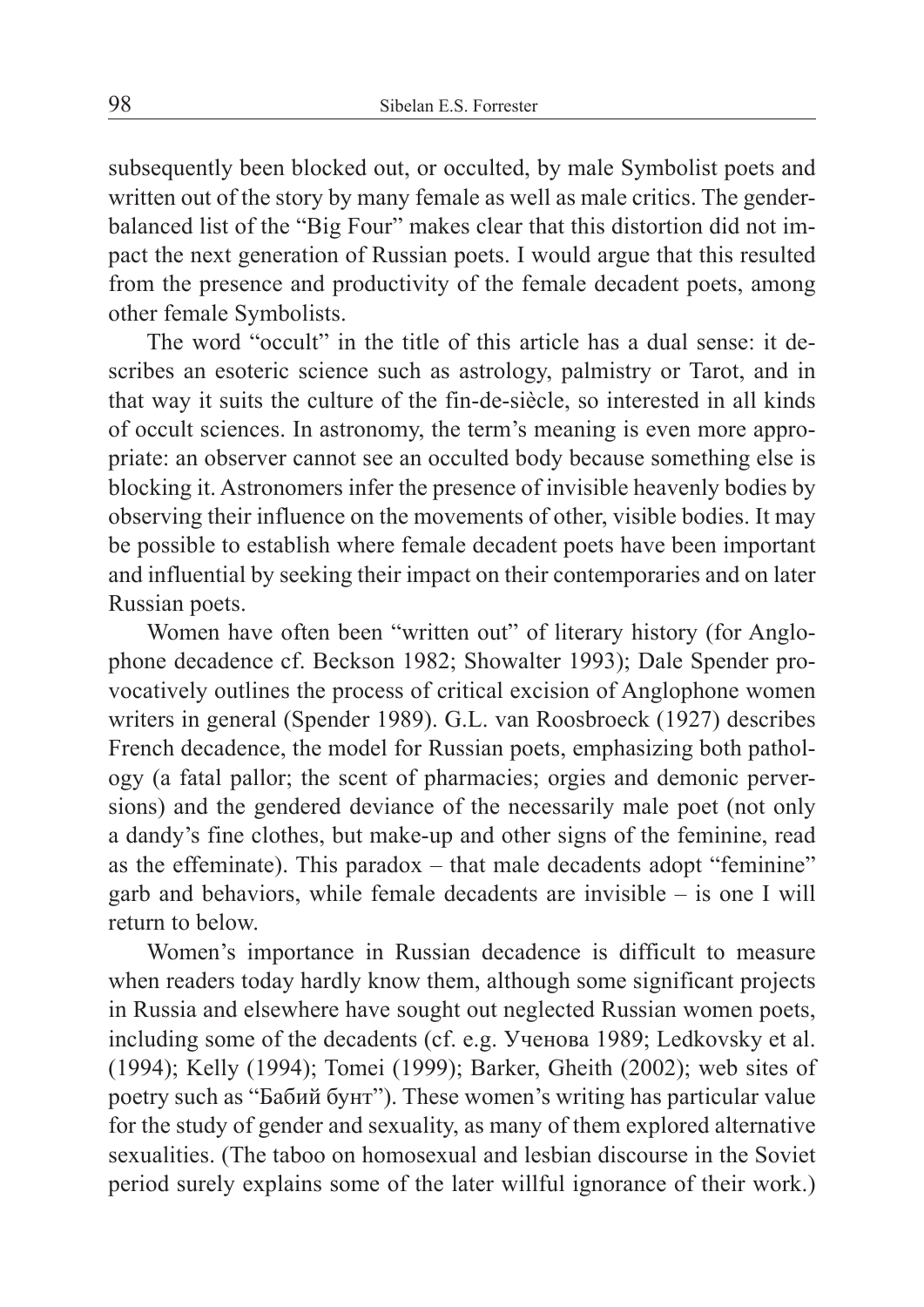One might observe three overall tendencies in feminist and gender scholarship, and in scholarship on Russian women's writing in particular, parallel to the general development of  $20<sup>th</sup>$ -century feminist scholarship. One move seeks an "even playing field" for women writers, so finds and (re)publishes their texts to make them available for readers, students and scholars. A second move argues that reading and studying women demands new and different approaches and may argue for a specifically female tradition of reading (especially, of women reading other women), and consequently of women writing *differently from* as well as outside the dominant male tradition. This difference can make them "unreadable" with standard patriarchal strategies and therefore requires development of new ways of interpreting and understanding. A third, usually later move examines gender in a wider variety of contexts and addresses the construction of gender in texts by men as well as women. All three of these moves are essential for meaningful recuperation of forgotten authors such as the Russian women decadents.

#### **2. This Article's Focus**

This article will look at the *fin-de-siècle*, roughly from 1890 to 1910, when decadent poetry was a vibrant movement in Russia, mainly connected with the Symbolist movement. Much of the most useful scholarly work on this movement occurred about 100 years later, as the Soviet Union was ending and feminist literary scholarship was beginning in Russia and flourishing abroad. The late 1980s and early 1990s also integrated Soviet and "foreign" scholarship: much of the best work on Russian literature (including both Silver Age writings and Soviet "underground", samizdat or dissident writing) was done outside the Soviet Union – often by émigré scholars such as Professors Marina Ledkovsky (1924–2014, born in Berlin) and Simon Karlinsky (1924–2009, born in Harbin). These scholars addressed gender and sexuality in ways that simply were not possible in Soviet scholarly discourse. The peculiar status of feminism in the USSR and the socialist countries exacerbated the limits on this discourse: feminist scholarship, like feminist movements in general, would have been flagged as a bourgeois excrescence, no longer needed under the egalitarian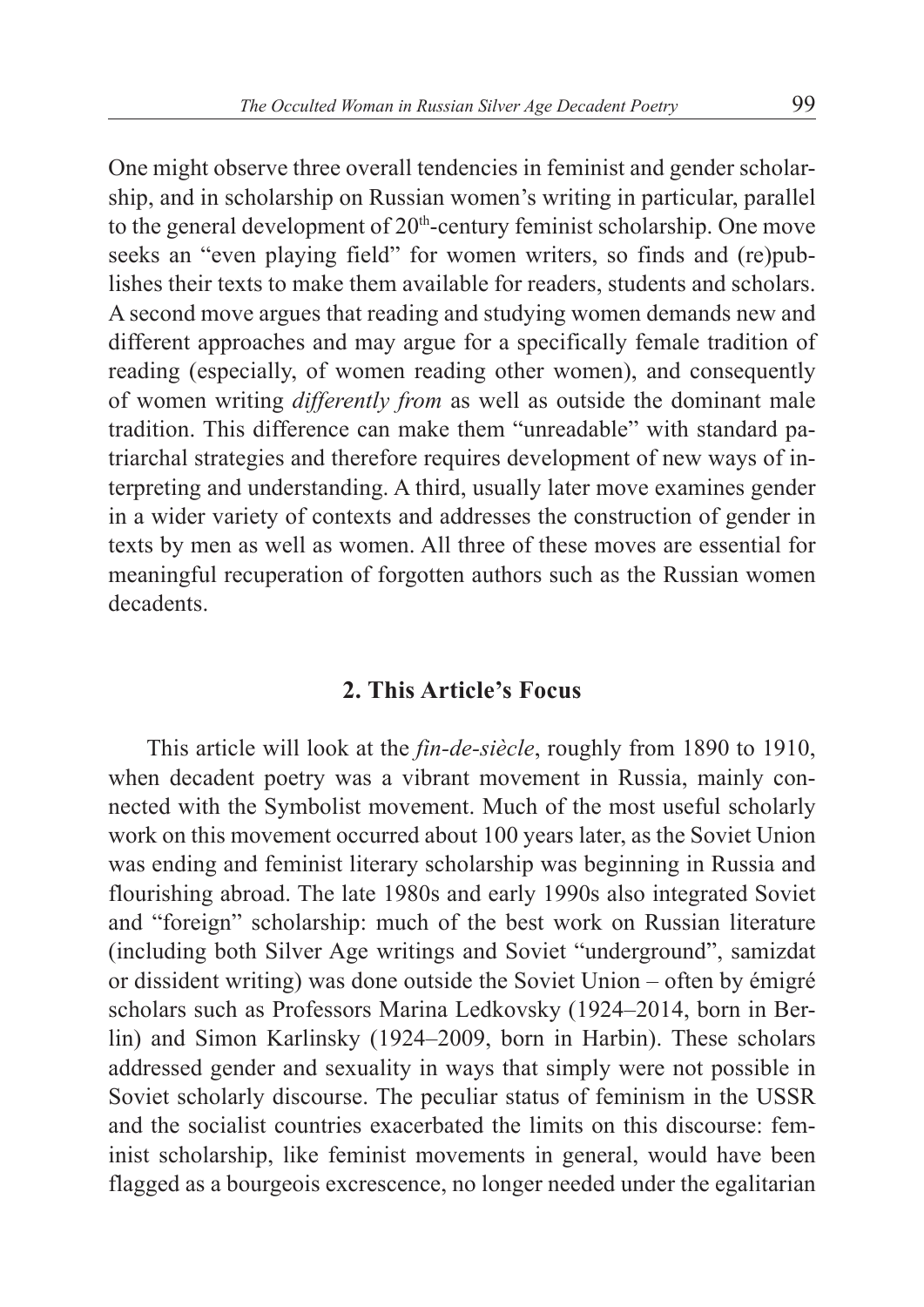conditions of socialism. Attwood (1990) shows how "natural", essentialist gender assumptions were in fact energetically taught in Soviet schools, perhaps out of fear that the birth rate of the USSR's European population would drop even further without such intervention. The Silver Age in particular was always a tricky period for Soviet scholarship, not distant enough in the past to be "safe" for non-Marxist analysis, and yet fondly remembered as a period of great cultural achievement. Much of the best Soviet scholarship on the Silver Age was done in private: at small conferences, in personal conversation, at provincial institutions, or focused on non-ideological issues such as metrical qualities.

Despite the resurgent patriarchy in many post-socialist nationalist ideologies, today there is a significant body of feminist scholarship in Eastern Europe and Russia – though (for understandable reasons) it tends to emphasize recent writing, and political or sociological issues, more than literature of the past. The late glasnost' and immediate post-Soviet periods intentionally retrieved the writings of some suppressed aristocratic authors, such as Evdokiia Rostopčina; she had remained in print until the Revolution in books or with her lyrics set to music as *romansy*, and (as a late Romantic) was an important precursor for the decadent poets. Karolina Pavlova, a more intellectual poet who received the stamp of approval from male Silver Age gatekeepers such as Brjusov, remained in print through the Soviet period, though not copiously. It is worth returning now to some of the scholarship of the 1990s, because despite all the efforts toward more inclusive readings the picture of Russian decadence has fossilized with the women written out. The earlier publications and analyses can form part of an intervention to bring this picture into better focus.

Why, in turn, is it important to return to these women writers? Because, as Charlotte Rosenthal has pointed out, the Russian Silver Age was a watershed for women writers. Never before had successful and important Russian women writers *remained* successful and important long after they died, retaining popularity with readers (including later poets), but also attracting the attention of scholars and entering the canon for publishers and creators of literature syllabi.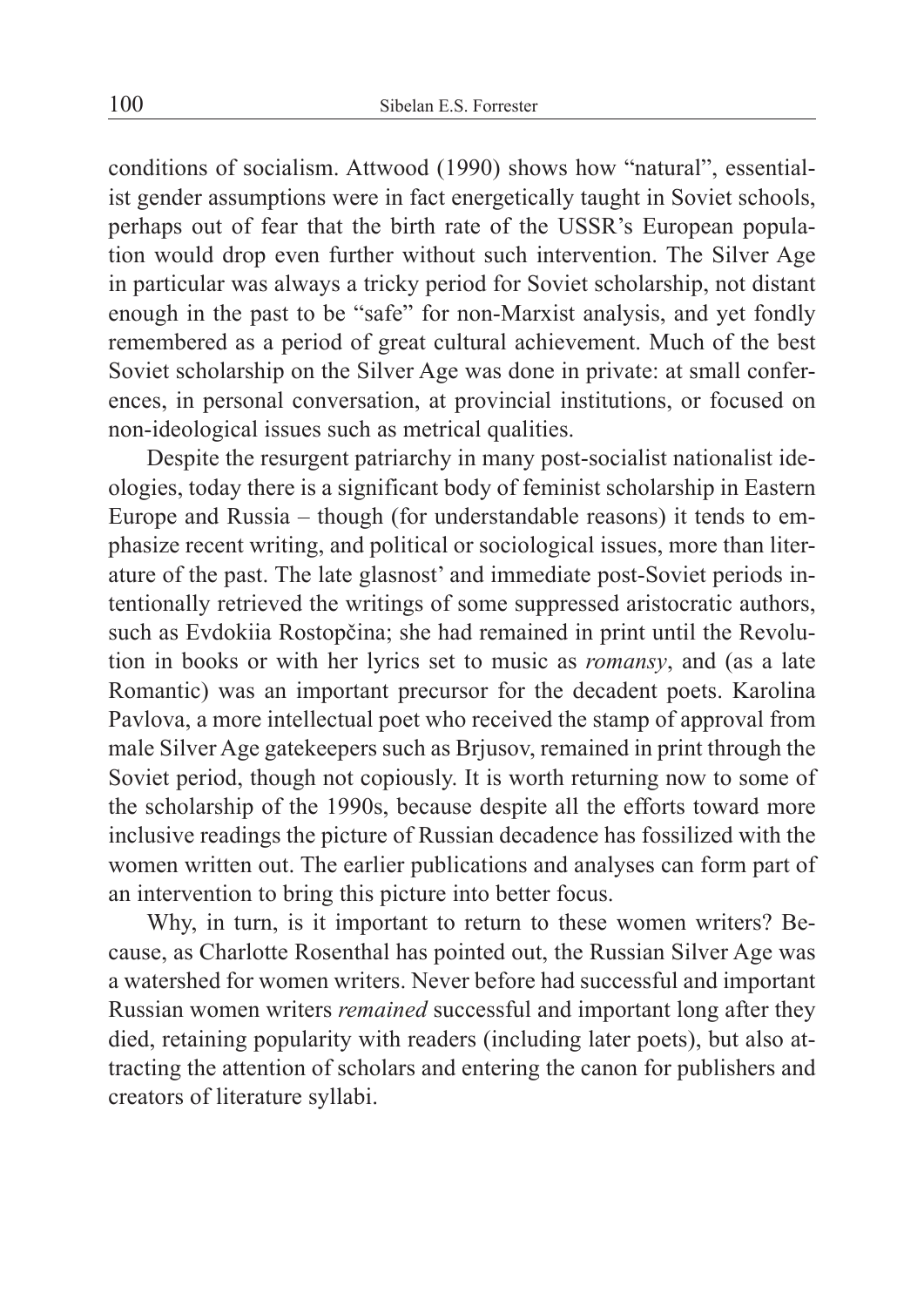#### **3. A brief survey of the literature**

Good resources on women writers and especially Russian women poets are available in English as well as in Russian: earlier decades are treated in Amanda Ewington's *Russian Women Poets of the Eighteenth and Early Nineteenth Centuries: A Bilingual Edition* and Diana Greene's *Reinventing Romantic Poetry: Russian Women Poets of the Mid-Nineteenth Century*. A longer range of eras is provided by Ledkovsky et al. (1994), Kelly (1994) and Tomei (1999). Numerous poems are available online at <http://www.babiy-bunt.ru/> and <http://lib.ru/LITRA/>. Adele Barker and Jehanne Gheith's *History of Women's Writing in Russia* includes an article by Jenifer Presto on the women of Russian Symbolism, as well as a range of other chapters.

For our purposes it is also important to note that Silver Age writers were much more frank and open about sex and sexuality than Russian public discourse allowed in previous decades, or later in the Soviet period. Prudery has contributed to censorship of many topics of particular interest to women authors and reader. The editor of *Tsaritsy muz* comments tersely in her notes that Marija Škapskaja – whose poems of the 1920s touch on themes such as sex, childbirth, miscarriage and abortion – treated "decadent themes" (Ученова 1989: 434)<sup>1</sup>. Here we see the term "decadence" applied to a woman writing after the decadent era, strictly speaking, had ended: the term offers an additional way of writing her out of literary history, and of censoring or sidelining expression of central elements of female experience. Romantic love is a fine topic for a woman, but individual and trivial; sex, abortion and childbirth as in Škapskaja's poetry are "decadent". However, even when decadent poetry is taken seriously, as in the discussion to be examined below, women are written out there as well. Censorship of discourse about sex and sexuality by necessity privileges dominant heteronormative ideologies (and here again we might posit that concern with the birth rate supports that censorship). In more recent Soviet scholarship, a more detailed and respectful treatment of Silver Age culture

<sup>1</sup>The same notes specify that Glafira Galina was exiled from the capital after her poem Les *rubjat* (They're cutting down the trees) was correctly read as a critique of Tsarist suppression of student protests (426). In 1989, at least, pre-Revolutionary women poets were taken more seriously if they wrote about politics – in acceptable ways, of course.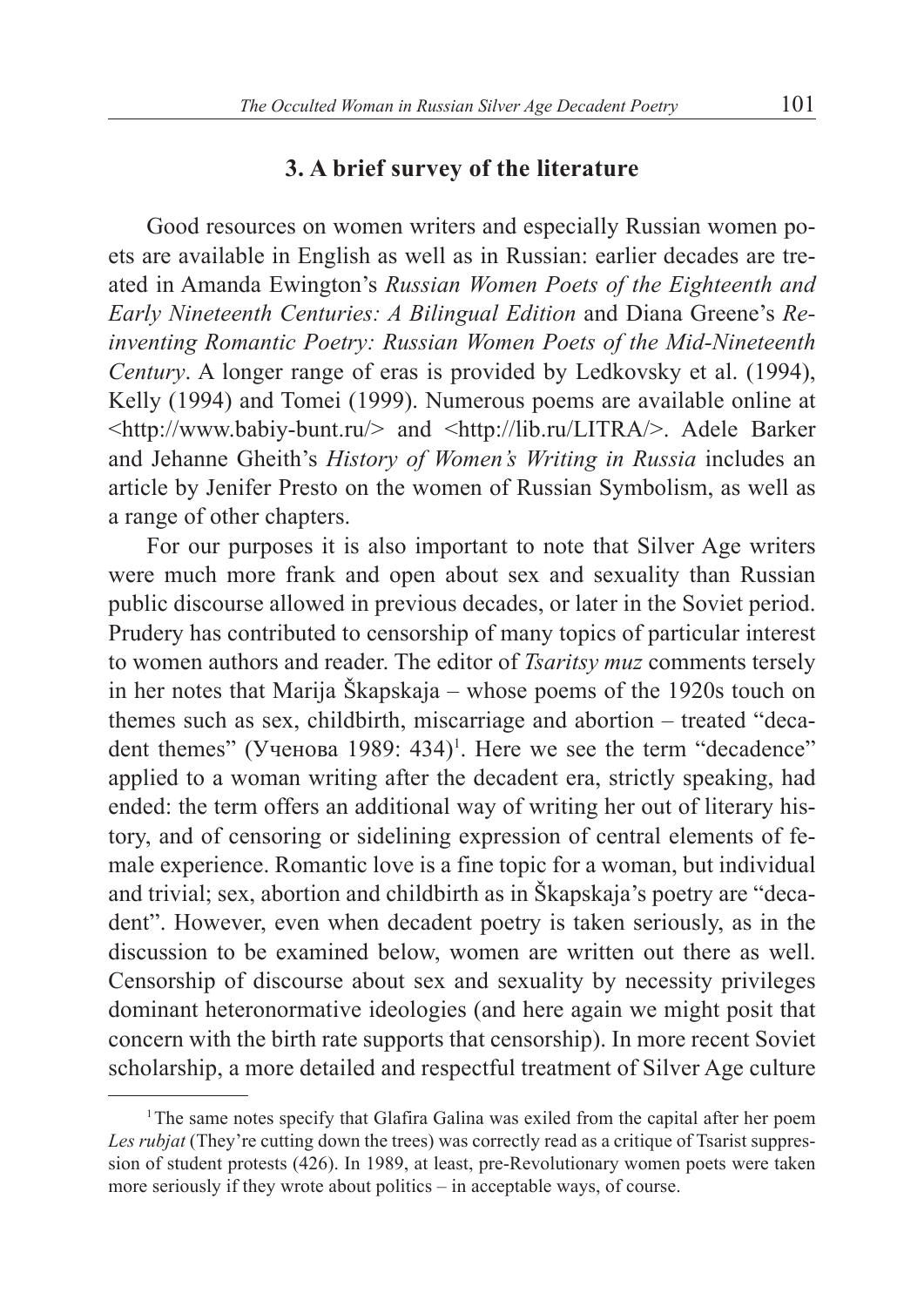such as Natal'ja Boneckaja's book on Evgenija Gercyk belittles women of the preceding, positivist period in highly stereotypical terms, suggesting that the author knows those women from caricatures such as Avdotja Kukshina in Turgenev's novel *Fathers and Sons*. To cite Boneckaja:

Надо сказать, что эти девушки [А. и Е. Герцык – S.F.] формировались в 1880– –1890-х гг. отнюдь не как вуьгарные нигилистки – стриженые, очкастые, женское дополнение к "реалистам" (Д. Писарев) и позднейшим народникам. В России возник и набирал силу также совсем другой женский тип – тип женщины-артистки, интеллектуалки и поэта, бросавшей вызов мужчине в области высокого творчества, ради профессионального роста порывающей с семейными стереотипами (Бонецкая 2012: 24–25).

(It must be said that these young women [the Gercyk sisters] were formed in the 1880s and 1890s not at all as vulgar nihilist girls – crop-headed, in glasses, the female supplement to the "realists" (D. Pisarev) and the later populists. A completely different female type had arisen in Russia and was gaining strength – the type of a woman-artist, a female intellectual and poet, who cast a challenge to the man in the sphere of elevated creativity, breaking with familial stereotypes for the sake of professional growth) [my translation – S.F.].

This description of the woman-artist might well have been welcomed by many of those female positivists, who presumably took to wearing glasses to correct their vision rather than wearing them as props. Unlike gender, class has always been handled well by Russian literary scholars, but critics have often used class to discredit authors, especially female authors. (How many lower-class, never mind proletarian women before the Revolution were literate?) The entry of gender into the picture, as above, tends to distort critical lenses.

#### **4. Features of Russian Decadence**

Russian decadence shares salient features with most other *fin-de-siècle* national varieties: writers were preoccupied with sex (including deviant or non-standard sexualities), dandyism, and greater latitude for gender play and expression based on Weininger's *Sex and Character*, translated into Russian in 1908<sup>2</sup>. The import of sex could not be the same for men as

<sup>&</sup>lt;sup>2</sup>Weininger's book, while allowing that an individual could be something other than a polarized extreme masculine or feminine, conveyed a vague threat of punishment for those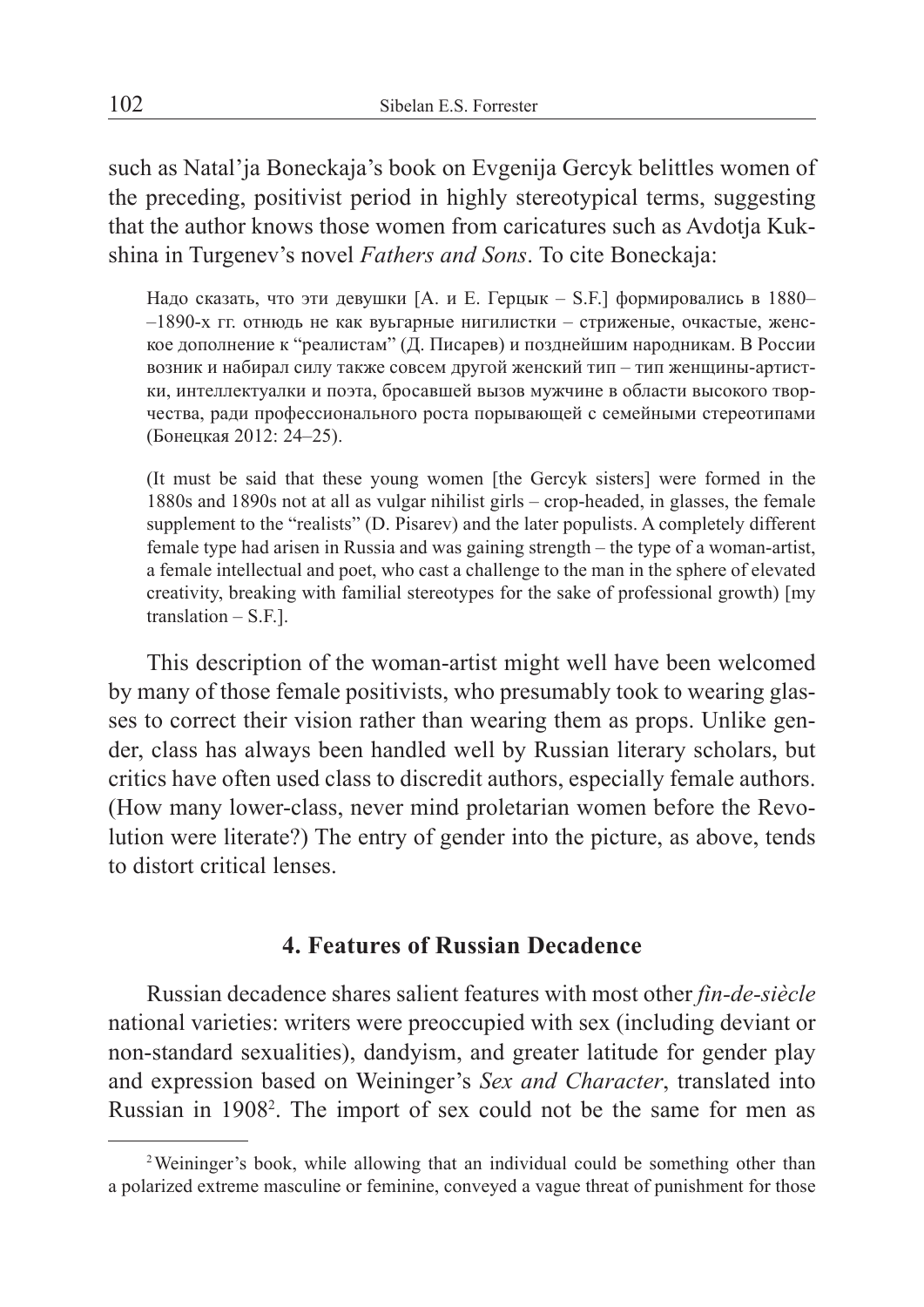for women in the decadent movement: part of the greater presence of sex in public discourse was the idea that men *thought* about sex rather than just indulging in it. Almost every influential ideology of the time held that women were or should be sexually active only to please their men and to conceive children. Women who *thought* about sex, either imagining or analyzing, or who sought it for pleasure were both sinful, "loose", and masculine or mannish. As Showalter points out, in the context of Anglophone decadence, "Thus decadent art was unmanly and effeminate, while New Women's writing was unwomanly and perverse" (Showalter 1993: x). Added to the Wieningerian suggestion that sexually deviant individuals would not find personal happiness, this led to a kind of masochistic pose for female decadent writers that could be somewhat appealing. Besides that whiff of sexual corruption, the decadent was urban, cosmopolitan, theatrical, self-absorbed, dandyish, and perhaps given to wearing makeup, *déclassé*(e), threatened by depression or suicide, a user and perhaps abuser of drugs or alcohol, and interested in various occult sciences and unorthodox religions such as the Khlysty or the Old Believers.

Van Roosbroeck (1927) notes that French decadents were in rebellion against the bourgeois. Against what did decadence react in the Russian case? Certainly the bourgeois, but also positivism, which had dominated educated Russian intellectual discourse for some decades in the 19<sup>th</sup> century. Among other things, positivism had suggested that women could aspire to the same status as men by shedding their gender attributes (cutting their hair, etc.). Moreover, and importantly, decadence could express despair about the Russian political and cultural scene. Some of the most influential figures of the time were Nietzsche (cf. Beatrice Rosenthal's works, especially *Nietzsche in Russia*), Weininger, Spengler – and last but not least, the artist and diarist Marija Baškirceva.

Thus, within Russia itself, decadence worked as a striking foreign import (from the French, and later also from the English) and as a way of tuning local feelings and responses: despair at the political situation, disillusion with positivist *Bazarovshchina*, the sense that the energies of

who deviated from the grammatically gendered extremes of masculinity and femininity. This meshed with the masochistic tendencies of decadence, expanding Weininger's influence in that period.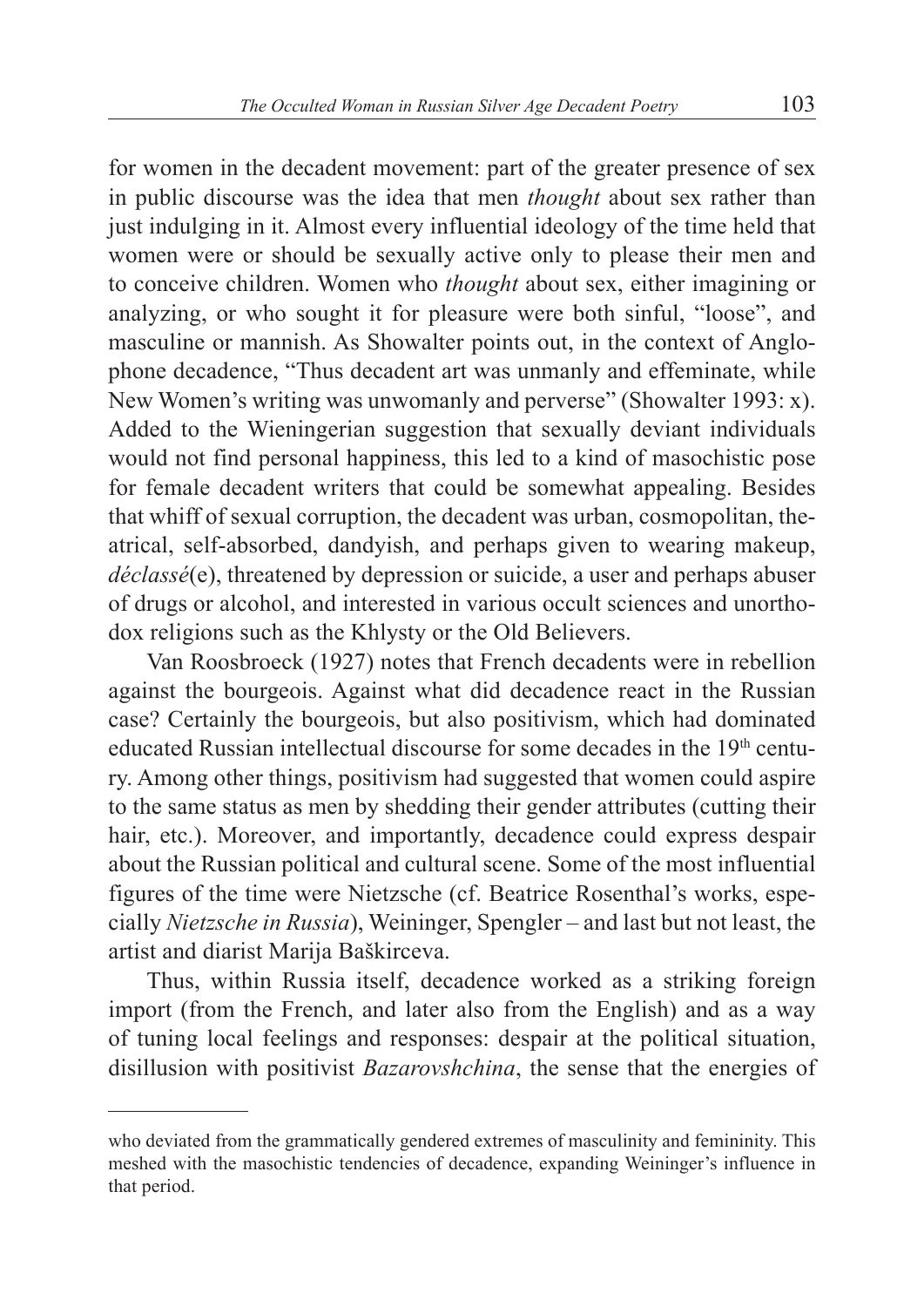Russian Realism were in decline (with the physical death of many major writers, and others, like Tolstoy, turning away from literature), or that Realism was moving into other channels and genres with the rise of shorter prose, such as stories by Chekhov, Gorky, Andreev, Bunin – many of which also included a hefty dose of decadence. Numerous literary figures of the time could see literal decadence in their family trees: the Gertsyk sisters were from an aristocratic Polish family that no longer maintained its former style; Aleksandr Blok saw his own father as a degenerate. The Russian Empire had offered a conservative, even reactionary destination for minor European nobility who lost their positions in the French Revolution, the Napoleonic Wars, or the disturbances of 1848. In Russia their elite educations and mastery of languages made them desirable as teachers, governesses, or tutors. But these individuals too brought a sense of the loss of old values, the Gothic ruins of a once-grand family heritage, and passed this family mythology along to their children or charges. Spengler codified similar feelings in his *Decline of the West*, which was popular in Russia as in Western Europe<sup>3</sup>.

Marija Baškirceva's diary had a huge impact on both male and female readers, but especially on female ones, even more so once the original French text was published in Russian translation. Anna Tavis has pointed out that Baškirceva's narcissism was transformative<sup>4</sup>: her diary brought a focus on the self together with her ambition and dedication to art. Given current standards of female behavior, these were very, very decadent things. In the diary, an attractive young woman was making paintings instead of babies, and seeking sex, if at all, for pleasure rather than out of duty or the desire for reproduction. Baškirceva, whose early death also

<sup>&</sup>lt;sup>3</sup>The negative view of Russia's current "declining" state eventually gives way to Eurasianism, which attempted to infuse Russianness with new "Asiatic" blood. It makes sense given Eurasian history that the movement would be a macho thing: patriarchal, and based on a history where Mongol invaders were liable to kill Slav men but took Slav women captive, kept the beautiful ones for their harems and sold the less beautiful ones into slavery. (Note the etymology of the word "slave" in many West European languages, where it replaced medieval words such as "serf".) Unlike positivism (with its crop-headed women in blue-tinted glasses), and decadent Silver Age culture with its many feminine and effeminate traits and important, successful women writers, Eurasianism did not offer much space for women to participate actively.

<sup>4</sup>Personal conversation, summer 1993.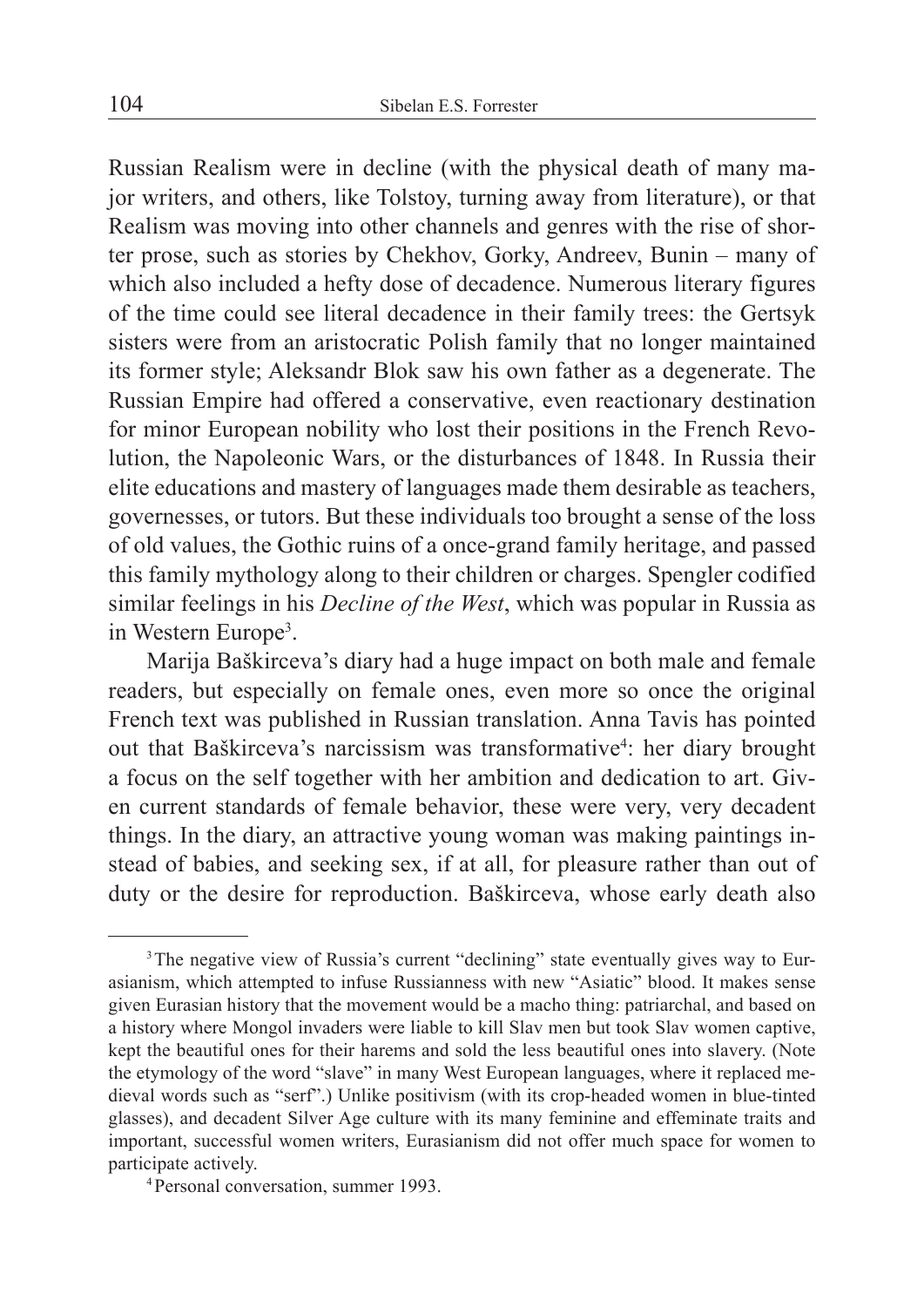acted out the masochistic impulses of female decadence, chose Art rather than the standard Female Fate, be it seen as joyful and fulfilling or as tragically limiting. The Silver Age had not yet discarded older assumptions that a woman who publishes her own literary effusions is a loose woman – "une femme émancipée", in Belinskij's telling description (Belinskii 2002: 28–32). Like Baškirceva, the decadent woman was in a tricky spot to begin with – primed by readings like Weininger's *Sex and Character* to assume that any unhappiness or difficulty she encountered was a result of her own nature rather than of social inequities, and torn between options that never offered complete happiness or productivity, or even satisfying completion of duty. The proper, self-effacing and modest women writer is outlined in Rostopčina's very accommodating (or subtly ironic?) poem *Как должны писать женщины* (1840, How Women Should Write). Nadezda Tèffi's story *Демоническая женщина* (1913, The Demonic Woman), now widely available on the internet, gives a humorous and parodic depiction of a decadent woman, right down to the character's failed attempts to publish her poetry.

It is also telling that some important women decadent poets were most productive after the official end of the decadent movement in Russia; these include Zinaida Gippius, Mariètta Šaginian (in her first, poetic incarnation), and Nadežda L'vova. These poets continued to write in decadent style once the men had moved on, or they simply started later, continuing the moves of decadence after the "crisis of Symbolism". They were widely read, and some of them were very popular: Šaginian's collection *Orientalia* went through multiple editions before the Revolution and is cited as outselling Axmatova's *Четки* (Rosary) through its various editions. As the Big Four Russian modernist poets were beginning their careers, the women decadents were very much in evidence.

What decadence as a movement or a moment might have offered to women is clear, though not unambiguously positive. This included the chance to participate in culture without abandoning one's feminine identity – and perhaps even to be punished for it in a gratifying, poetically productive way. Moreover, the non-conformist decadent pose expressed not only disillusion with positivism as well as the Russian autocracy, but also the particular hopelessness of the talented, creative woman in that society. As mentioned before, for women decadence rejected the relative optimism of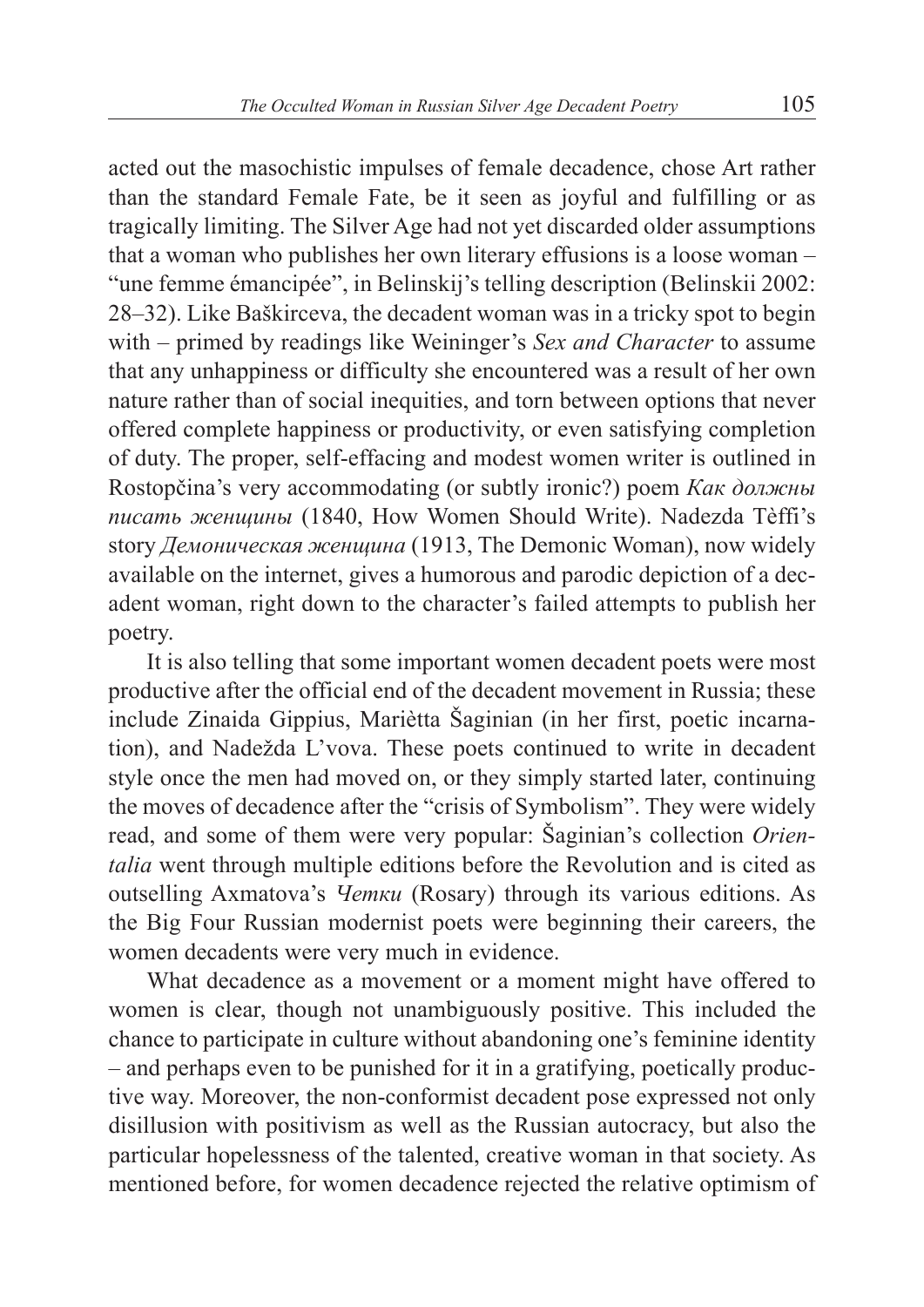the positivist era that women could escape the downside of female fate by shedding the feminine trappings, attaining a scientific education, and perhaps devoting themselves selflessly to revolutionary struggle rather than to family happiness<sup>5</sup>. In the Realist era, women were most powerful and lastingly influential either as avatars of Terrible Perfection (or, in Jehanne Gheith's term, "the Necessary Woman" as foil to the Superfluous Man), or as real-life examples of revolutionary action, various assassins or martyrs. Nothing could be further from the heightened individuality of the decadent writer than joining a movement, submerging one's individuality in the group cause, and struggling for the well-being of a whole nation. For poets in the Silver Age, like Gippius, these societal causes were more likely to be expressed in publicistic prose than in poetry.

Thus, decadence offers women discursive space for a specifically female voice, a renewed concern with emotions and emotional states, fine points of style and aesthetics<sup>6</sup>, as well as its response to the sense that not all was as it should be either in Russia or in this life. Women's dissatisfaction with the options offered to them (marriage, children; muse or secretary, etc.) could overlap the general decadent dissatisfaction with the supposedly desirable fate of *благополучие*, bourgeois well-being, financial prosperity, and for women the stress on making babies for a new generation and focusing on their *благополучие* in turn.

At the same time, the decadent position of a female writer might be taken less seriously by Russian readers. The disadvantages of a woman's position could seem almost by their nature to lead to decadent attitudes, expressions of despair, and even the temptation to suicide, and this "logical" consequentiality would make women's decadent writings look more biographical, emotional and personal, thus less philosophical and generalizable to any human being. Ultimately the male reader (and perhaps the female reader too?) might assume that a woman was quite naturally

<sup>&</sup>lt;sup>5</sup>Boneckaja's prejudiced summation of the positivist women is not unique: historians in the West too have done better by the Russian feminists and positivists of the 19<sup>th</sup> century than have literary scholars.

<sup>6</sup>Aesthetic refinement is at times in the Silver Age coded as masculine in opposition to crude female sexuality: see Varvara in Fëdor Sologub's *Petty Demon*, or the Old Believer Mar'ja Dmitrievna in Mixail Kuzmin's *Wings*, who encourages the young hero to think of his body as a source of pleasure but then horrifies him with her sexual advances.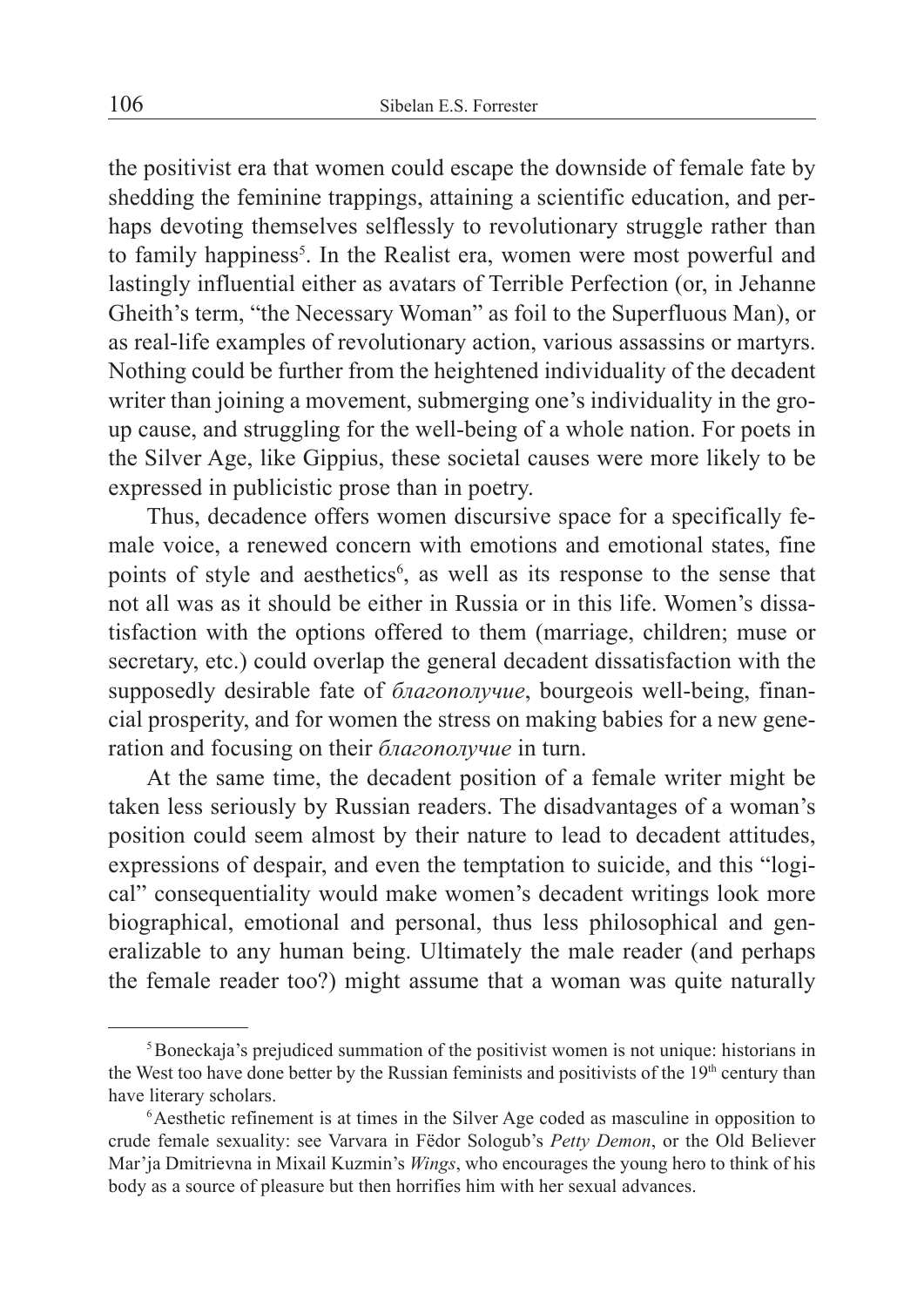dissatisfied with her fate – who would want to be a born a woman in that time and place? A self-sacrificing young Positivist man, à la Lopuxov<sup>7</sup>, would marry a woman in name alone to secure her permission to study medicine in Switzerland, giving up a share of his own *благополучие*, since divorce might be difficult if he later wanted to marry for love. Perhaps in intentional contrast to this self-sacrifice, the male decadents could adopt a pose of devouring women, taking advantage of them emotionally and sexually, and using the ideology of "moments" to exploit them sexually: see Vladislav Xodasevič's memoir *Конец Ренаты* (1928, The End of Renata) and general societal opinion about Brjusov's relationship with the young L'vova. A woman's fate and any resulting dissatisfaction are limited, personal things, less indicative of society as a whole than are large class issues or political oppression. Heldt's point in *Terrible Perfection* that Russian women have been more recognized as poets and autobiographers than as prose authors underlines that women have been more welcome in genres where self-expression is prioritized, rather than prose fiction, and especially the great novel, which addresses all of society, and in which women form part of the story rather than shaping the narrative as authors<sup>8</sup>. (This has been less true in recent decades of Russian literary history; many late-glasnost publications of recent women's writing focused precisely on prose.<sup>9</sup>)

Heldt points out how many of the women involved in the Silver Age schools besides Symbolism were married to men in the movements where they participated, and also how many women poets were outside the wellknown schools that to this day continue to influence the way poetry of the period is taught. In 1925 a list of these "outside" poets included Barkova, Butjagina, Cvetaeva, Inber, Krandievskaja, Loxvitskaja, L'vova, Odoevceva, Parnok, Pavlovič, Polonskaja, Radlova, Stolica, Šaginjan, and Volčanecskaja (Heldt 1987: 116). Pachmuss's *Women Writers in Russian* 

<sup>7</sup>Lopuxov is the first hero of Nikolaj Chernyshevskij's novel *Что делать?* (What Is to Be Done?).

<sup>8</sup>See also Jehanne Gheith's *Finding the Middle Ground: Evgeniia Tur, V. Krestovskii, and the Power of Ambivalence in Nineteenth-Century Women's Prose* (Northwestern University Press, 2004) for a sophisticated analysis of two of the most successful women prose authors in nineteenth-century Russia.

<sup>9</sup>On Russian women's prose in the decadent era, see Komisaruk 2009.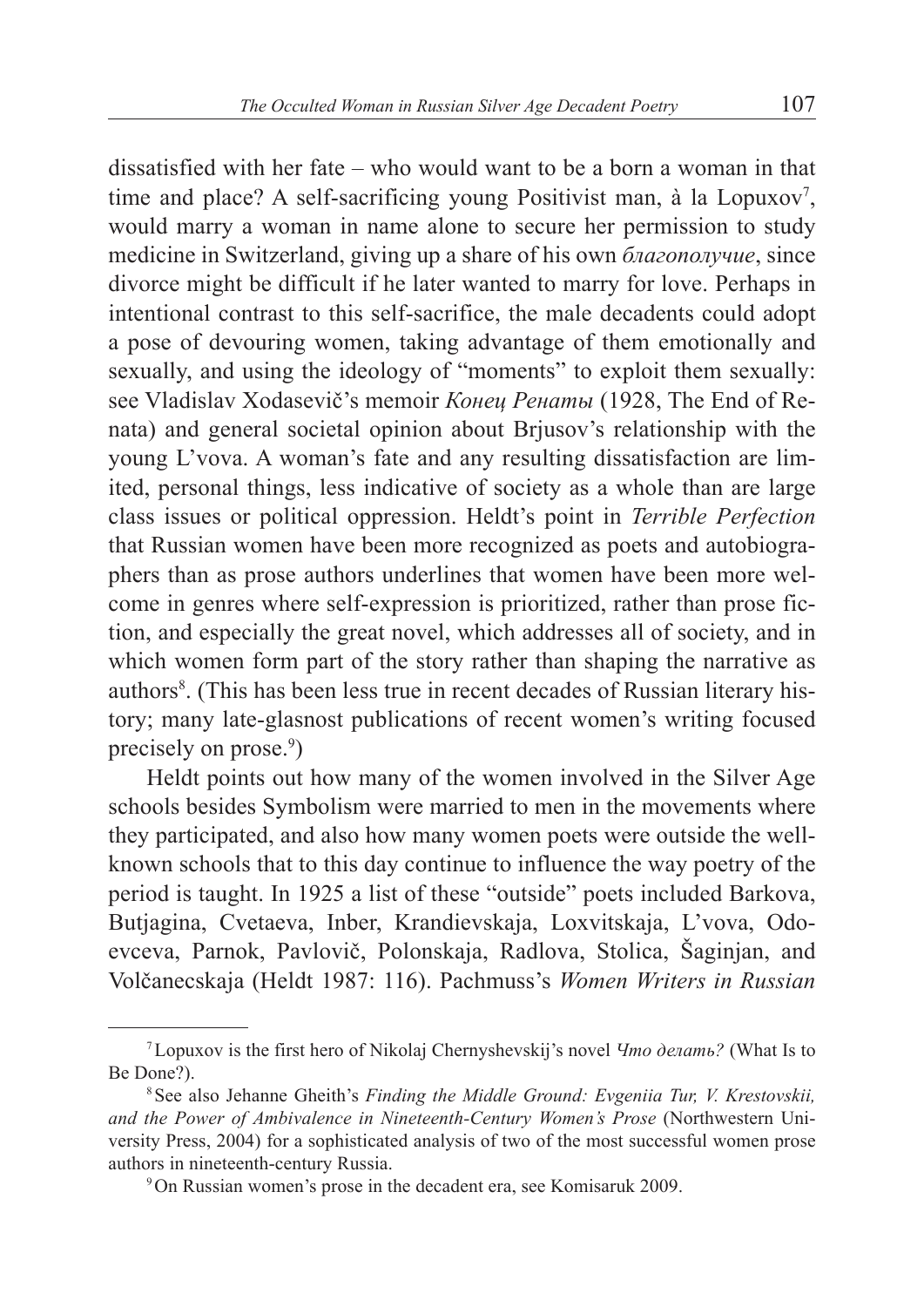*Modernism* includes poetry by Gippius, Mirra Loxvickaja, Poliksena Solov'eva, de Gabriak, Tèffi, and Adelaida Gertsyk in English translation (Pachmuss 1978). Ученова (1989) *Царицы муз* (Caricas of the Muses) includes poetry by a number of women whose careers overlap the decadent period (or immediately follow it) and whose poetry as represented in the volume has decadent elements: Čjumina, de Gabriak, Galina, Gercyk, Gippius, Inber, Loxvickaja, L'vova, Nagrodskaja, Parnok, Solov'eva, Stolica, Šaginjan, Ščepkina-Kupernik, Škapskaja, Tèffi – as well as the better known, and certainly sometimes decadent, Axmatova and Cvetaeva. The volume's "imperial" title, *Царицы муз*, may reflect the decision to limit each poet's work to what had been published before (or, in a few cases, in) 1918, the end of the Tsarist period, but very probably this also limits the time scope of the "decadent" poetry in the volume. A number of female decadent poets are available in print and also online, and some have even been addressed in scholarship (especially Loxvickaja, cf. Presto 2002). However, these poets have been re-published and addressed primarily in cases when scholars and readers are looking intentionally for women writers.

#### **5. What inspired this paper**

This paper was inspired by a few pages in *Шатры страха. Разговоры о Мандельштаме* by Naum Vajman and Matvej Ruvim. Well into this thick volume the well-read and thoughtful authors begin to discuss how Innokentij Annenskij's poetry (sometimes in derivative forms via Brjusov) offered Osip Mandelštam a crucial way out of the dilemmas posed by Symbolism. Decadence, in this form, offered a "projectless" position as an alternative to theurgic Symbolism, whose project the Acmeists perceived as bankrupt (Вайман, Рувим 2011: 279). Ruvim sums up the other important decadents: Brjusov (careerist decadent), Sologub (solipsistic decadent) and Balmont (narcissist decadent) – but does not mention a single woman, not even Gippius, the one woman among the Symbolist and decadent poets who is generally recognized as important (and one who, incidentally, played a role in Mandel'štam's earliest success as a poet) (Вайман, Рувим 2011: 283). Women – except for Akhmatova, to some extent – are left out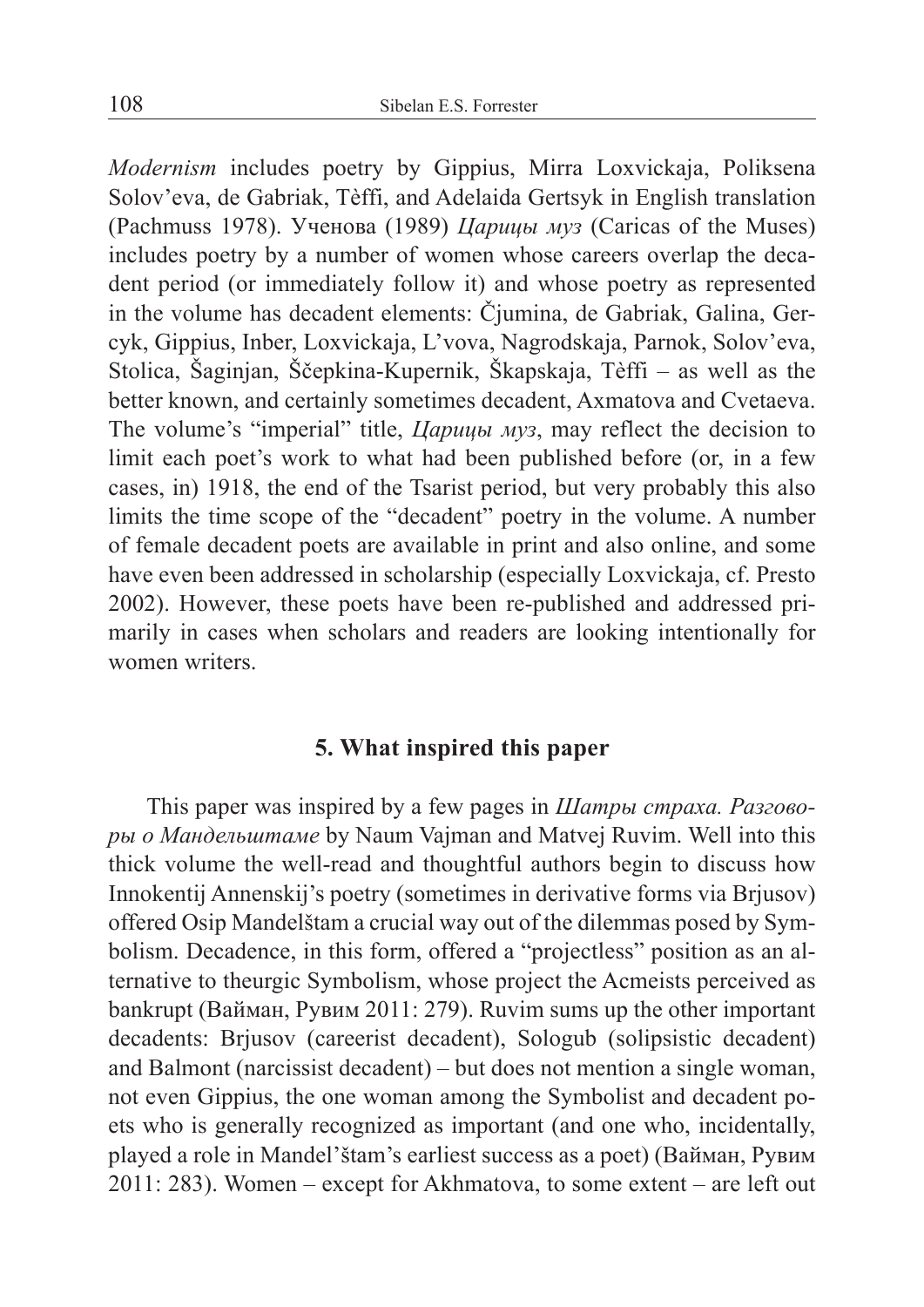of the whole of this provocative take on literary history in a way that is unfortunately typical. Most probably, the two well-read authors have never had cause to browse the work of the women decadents.

And yet they dwell on Annenskij, a poet and critic who regularly read what Symbolist women were writing, and who wrote influentially about them. In particular, he published a thoughtful review article about women Symbolists, *Онъ*, in the journal "Apollon". (Perhaps because it was published after Loxvickaja's death in 1905, it treats Gippius and Solov'eva but not Loxvickaja.) Experienced translators of Annenskij such as Boris Dralyuk and Margo Rosen mention the "flickering" or "shimmering" they find in his poems, the difficulty of conveying their subtlety without coming off as sentimental or simplistic. Could the decadent elements of Annenskij's work be described as "feminine" qualities? Compared to Brjusov, who clearly used female poets for his own purposes<sup>10</sup>, Annenskij took women poets seriously. (Maksimilian Vološin was a third poet of the time who intentionally mentored women poets, and a close friend of the Gercyk sisters.) Cvetaeva noted in her memoir of Vološin that his poetic voice was entirely male or masculine despite his support of women writers; Brjusov attempted a whole volume of "woman's" verse, under the pseudonym "Nelli". Yet it is Annenskij whose poetry most raises the question: if we did not know that certain lines were his, would the voice sound feminine to us?

One might ask how much Vajman and Ruvim leaving women out of the discussion reflects their unfamiliarity with the women poets of decadence – who, aside from Gippius, have not been much remembered or studied. Mandel'štam himself later strove to align himself with high-status male writers – indeed, with writers such as Annenskij. Not every reader of Russophone poetry is a Mikhail Gasparov, who searched out secondary and tertiary poets if he knew the first-rank poet he was examining might have been reading them. (This was out of scholarly conscience, not as a feminist statement.) Mandel'štam may have needed a masculine example to pick up the useful elements from decadence that Vajman notes in his

<sup>&</sup>lt;sup>10</sup>The all-female poetry-reading scene in Cvetaeva's (Цветаева 1925) memoir essay *Geroj truda* (Hero of Labor) gives a polemical view of how Brjusov understood, or rather misunderstood, women writers.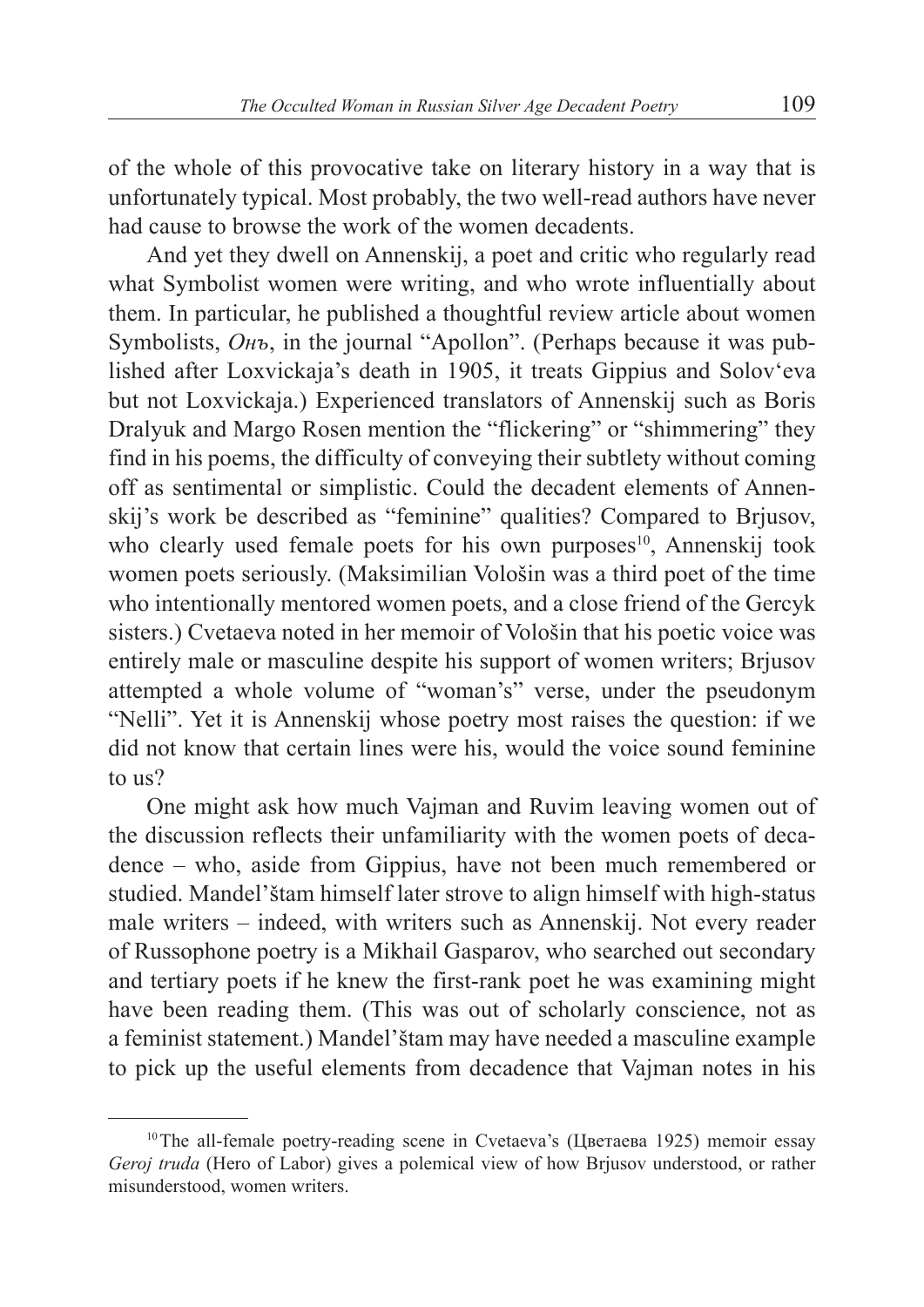work. For Axmatova, similarly, pointing to Annenskij as the source for her poetic approach may have allowed her to continue poetic strategies she had learned from reading Loxvickaya (Rosenthal 1992: 38; Presto 2002: 140), while crediting a man who had assimilated useful features of female decadent poets into his poetry. Moreover, by the time Axmatova was reminiscing about her discovery of Annenskij, who in the USSR remembered Loxvickaja, despite her two Pushkin prizes? For most scholars and readers, the lineage of the Poets' Guild, as well as the typical image of Russian decadence, follows the male DNA.

#### **6. Conclusion**

Scholars should look more closely at the women of Russian decadence, whose work is now not difficult to find. The dimensions of this brief paper do not allow me to go into more detail, but each of the poets whose name has been briefly mentioned here is worth a second look. Moreover, their influence on better-known contemporaries and later poets, men as well as women, is a rich and open topic for scholarly research.

#### **Literature**

- Attwood L., 1990, *The New Soviet Man and Woman: Sex-Role Socialization in the USSR*, Bloomington.
- Barker A., Gheith J., 2002, *A History of Women's Writing in Russia*, Cambridge.
- Beaudoin L.J., 1997, *Resetting the Margins: Russian Romantic Verse Tales and the Idealized Woman*, New York.
- Beckson K. (ed.), 1982, *Aesthetes and Decadents of the 1890s: An Anthology of British Poetry and Prose*, Chicago.
- Belinskii V.G., 2002, *Review of 'A Victim'*, in: *Russian Women, 1698–1917: Experience and Expression*, eds. R. Bisha, J.M. Gheith, Ch. Holden, W.G. Wagner, Bloomington, pp. 28–32.
- Heldt B., 1987, *Terrible Perfection: Women and Russian Literature*, Bloomington–Indianapolis.

Kelly C., 1994, *An Anthology of Russian Women's Writing, 1777–1992*, Oxford.

Komisaruk E., 2009, *Od milczenia do zamilknięcia. Rosyjska proza kobieca na początku XX wieku*, Wrocław.